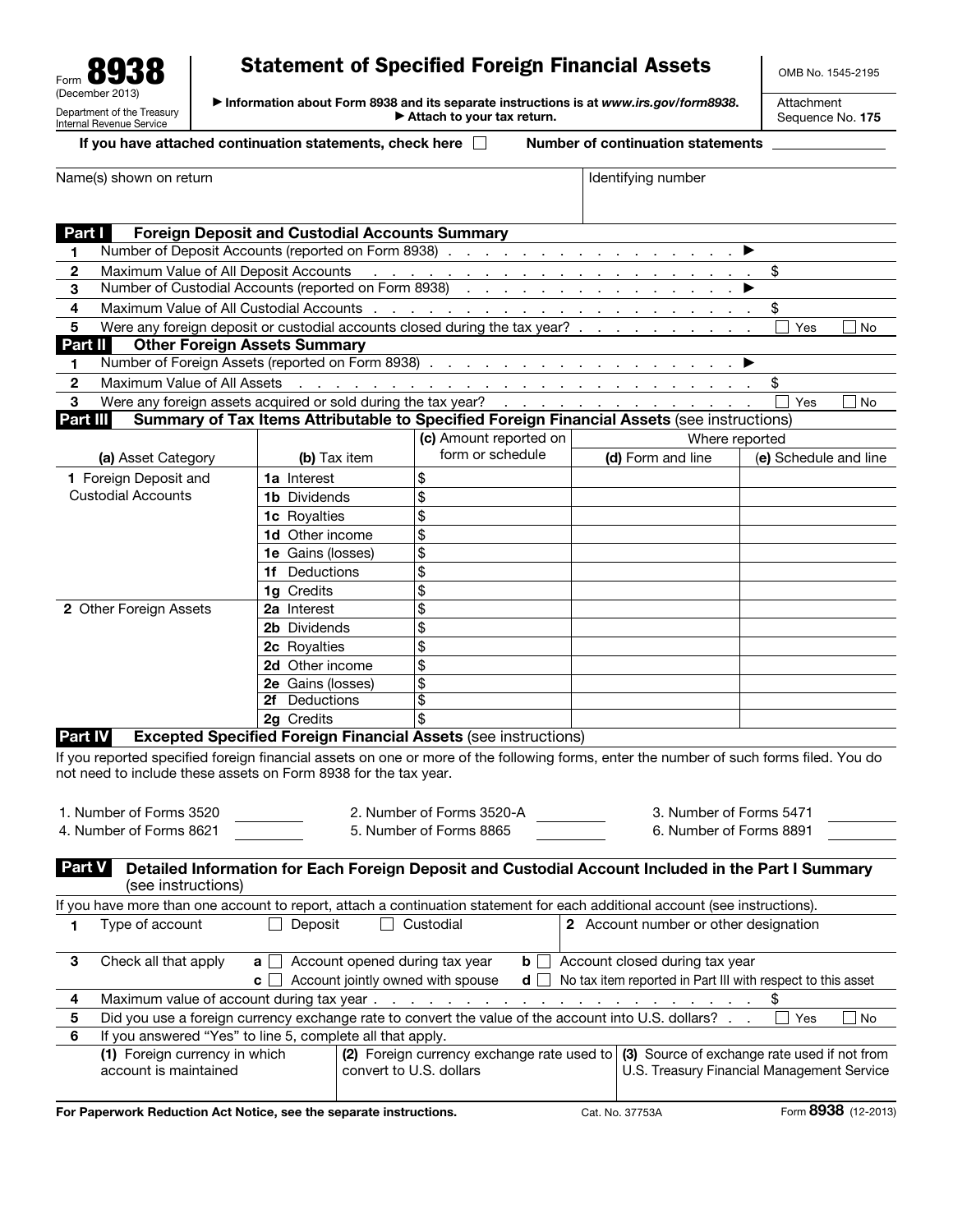|        | Form 8938 (12-2013)<br>Page 2                                                                                                                                                                                                                        |  |  |  |  |
|--------|------------------------------------------------------------------------------------------------------------------------------------------------------------------------------------------------------------------------------------------------------|--|--|--|--|
| Part V | Detailed Information for Each Foreign Deposit and Custodial Account Included in the Part I Summary<br>(see instructions) (continued)                                                                                                                 |  |  |  |  |
| 7      | Name of financial institution in which account is maintained                                                                                                                                                                                         |  |  |  |  |
| 8      | Mailing address of financial institution in which account is maintained. Number, street, and room or suite no.                                                                                                                                       |  |  |  |  |
| 9      | City or town, state or province, and country (including postal code)                                                                                                                                                                                 |  |  |  |  |
|        | Part VI Detailed Information for Each "Other Foreign Asset" Included in the Part II Summary (see instructions)                                                                                                                                       |  |  |  |  |
|        | Note. If you reported specified foreign financial assets on Forms 3520, 3520-A, 5471, 8621, 8865, or 8891, you do not have to include<br>the assets on Form 8938. You must complete Part IV. See instructions.                                       |  |  |  |  |
|        | If you have more than one asset to report, attach a continuation statement for each additional asset (see instructions).                                                                                                                             |  |  |  |  |
| 1      | 2 Identifying number or other designation<br>Description of asset                                                                                                                                                                                    |  |  |  |  |
| 3      | Complete all that apply. See instructions for reporting of multiple acquisition or disposition dates.                                                                                                                                                |  |  |  |  |
| а      | Date asset acquired during tax year, if applicable.<br>and the contract of the contract of the con-                                                                                                                                                  |  |  |  |  |
| b      | Date asset disposed of during tax year, if applicable                                                                                                                                                                                                |  |  |  |  |
| c      | $\mathbf d$ $\Box$ Check if no tax item reported in Part III with respect to this asset<br>Check if asset jointly owned with spouse                                                                                                                  |  |  |  |  |
| 4      | Maximum value of asset during tax year (check box that applies)                                                                                                                                                                                      |  |  |  |  |
| а      | <b>b</b> $\Box$ \$50,001 - \$100,000<br>$\mathbf{c}$ $\Box$ \$100,001 - \$150,000<br>$$0 - $50,000$<br>d $\Box$ \$150,001 - \$200,000                                                                                                                |  |  |  |  |
| е<br>5 | If more than \$200,000, list value $\ldots$ $\ldots$ $\ldots$ $\ldots$ $\ldots$ $\ldots$ $\ldots$ $\ldots$ $\ddot{\ddot{\xi}}$<br>Did you use a foreign currency exchange rate to convert the value of the asset into U.S. dollars?<br>$ $ No<br>Yes |  |  |  |  |
| 6      | If you answered "Yes" to line 5, complete all that apply.                                                                                                                                                                                            |  |  |  |  |
|        | (2) Foreign currency exchange rate used to $\mid$ (3) Source of exchange rate used if not from<br>(1) Foreign currency in which asset                                                                                                                |  |  |  |  |
|        | is denominated<br>U.S. Treasury Financial Management Service<br>convert to U.S. dollars                                                                                                                                                              |  |  |  |  |
| 7<br>а | If asset reported on line 1 is stock of a foreign entity or an interest in a foreign entity, enter the following information for the asset.<br>Name of foreign entity                                                                                |  |  |  |  |
| b      | $(1)$ Partnership<br>$(3)$ Trust<br>Type of foreign entity<br>$(2)$ Corporation<br>$(4)$ Estate                                                                                                                                                      |  |  |  |  |
| с      | Mailing address of foreign entity. Number, street, and room or suite no.                                                                                                                                                                             |  |  |  |  |
| d      | City or town, state or province, and country (including postal code)                                                                                                                                                                                 |  |  |  |  |
| 8      | If asset reported on line 1 is not stock of a foreign entity or an interest in a foreign entity, enter the following information for the<br>asset.                                                                                                   |  |  |  |  |
|        | Note. If this asset has more than one issuer or counterparty, attach a continuation statement with the same information for each<br>additional issuer or counterparty (see instructions).                                                            |  |  |  |  |
| а      | Name of issuer or counterparty                                                                                                                                                                                                                       |  |  |  |  |
|        | Check if information is for<br>Counterparty<br><b>Issuer</b>                                                                                                                                                                                         |  |  |  |  |
| b      | Type of issuer or counterparty<br>$(1)$ Individual<br>$(3)$ Corporation<br>$(4)$ Trust<br>$(2)$ Partnership<br>$(5)$ Estate                                                                                                                          |  |  |  |  |
| с<br>d | $\Box$ U.S. person<br>Check if issuer or counterparty is a<br>Foreign person<br>Mailing address of issuer or counterparty. Number, street, and room or suite no.                                                                                     |  |  |  |  |
| е      | City or town, state or province, and country (including postal code)                                                                                                                                                                                 |  |  |  |  |
|        |                                                                                                                                                                                                                                                      |  |  |  |  |

Form 8938 (12-2013)